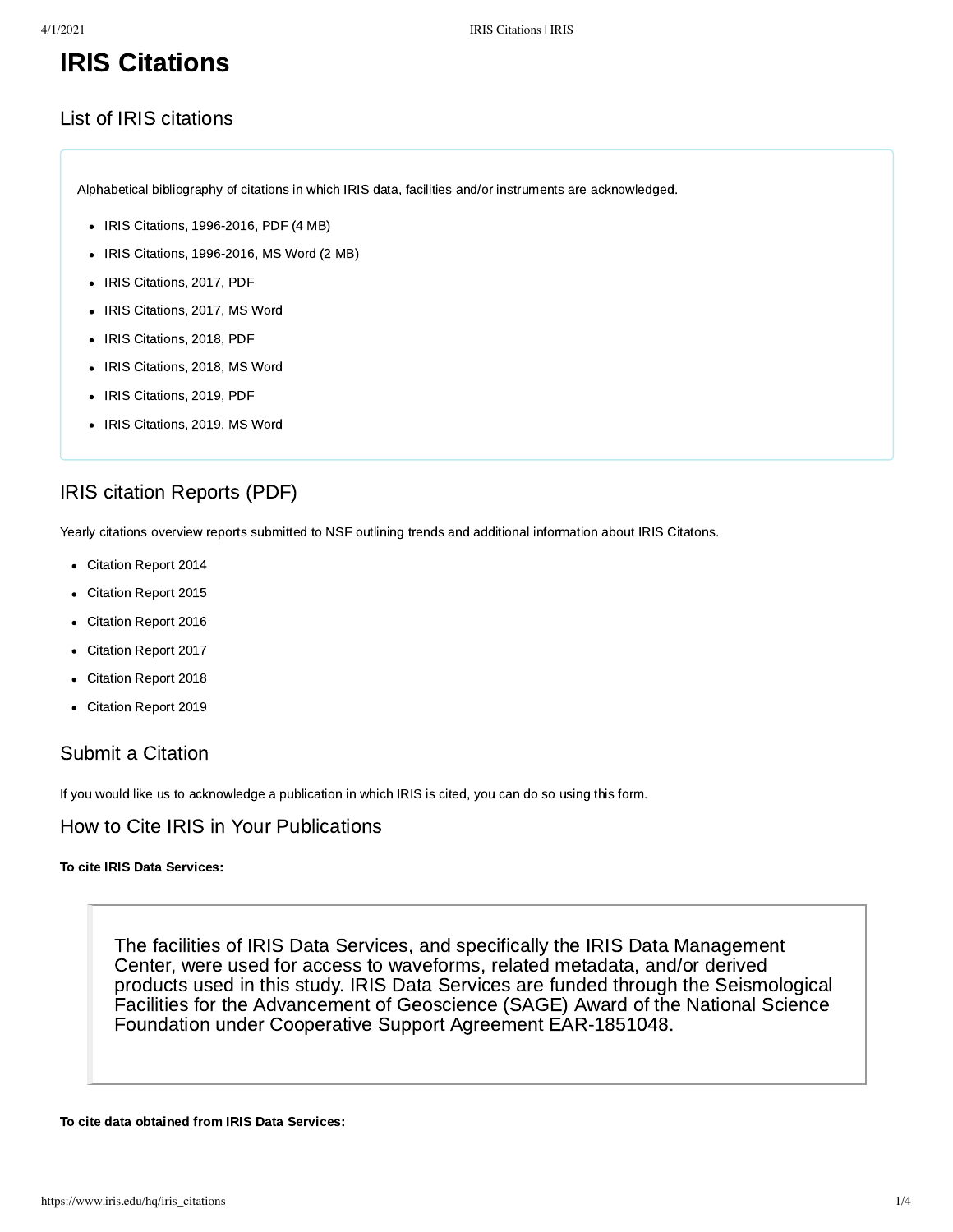#### 4/1/2021 IRIS Citations | IRIS

In 2014, the International Federation of Digital Seismic Networks ([FDSN](https://www.fdsn.org/)) recommended that all seismic networks with a FDSN network code have a DOI. To cite data from a network with a DOI, refer to the data as you would to a normal scientific manuscript in the main body of the manuscript, or in the Acknowledgements. Then include the reference in the standard list of references or, if the list is long, in a special section for data sources.

A tool for discovering the FDSN network references is provided [here](https://www.fdsn.org/networks/citation/).

Example citation in an Acknowledgement:

*All seismic data were downloaded through the IRIS Wilber 3 system (<https://ds.iris.edu/wilber3/>) or IRIS Web Services ([https://service.iris.edu/\)](https://service.iris.edu/), including the following seismic networks: (1) the AZ (ANZA; UC San Diego, 1982); (2) the TA (Transportable Array; IRIS, 2003); (3) the US (USNSN, Albuquerque, 1990); (4) the IU (GSN; Albuquerque, 1988).*

Associated reference list:

*Frank Vernon, U. C. S. D. (1982). ANZA Regional Network. International Federation of Digital Seismograph Networks. <https://doi.org/10.7914/SN/AZ>*

*IRIS Transportable Array. (2003). USArray Transportable Array. International Federation of Digital Seismograph Networks. <https://doi.org/10.7914/SN/TA>*

*Albuquerque Seismological Laboratory (ASL)/USGS. (1990). United States National Seismic Network. International Federation of Digital Seismograph Networks. <https://doi.org/10.7914/SN/US>*

*Albuquerque Seismological Laboratory (ASL)/USGS. (1988). Global Seismograph Network (GSN - IRIS/USGS). International Federation of Digital Seismograph Networks. <https://doi.org/10.7914/SN/IU>*

### To cite the GSN:

Global Seismographic Network (GSN) is a cooperative scientific facility operated jointly by the Incorporated Research Institutions for Seismology (IRIS), the United States Geological Survey (USGS), and the Seismological Facilities for the Advancement of Geoscience (SAGE) Award of the National Science Foundation (NSF), under Cooperative Support Agreement EAR-1851048.

To cite PASSCAL: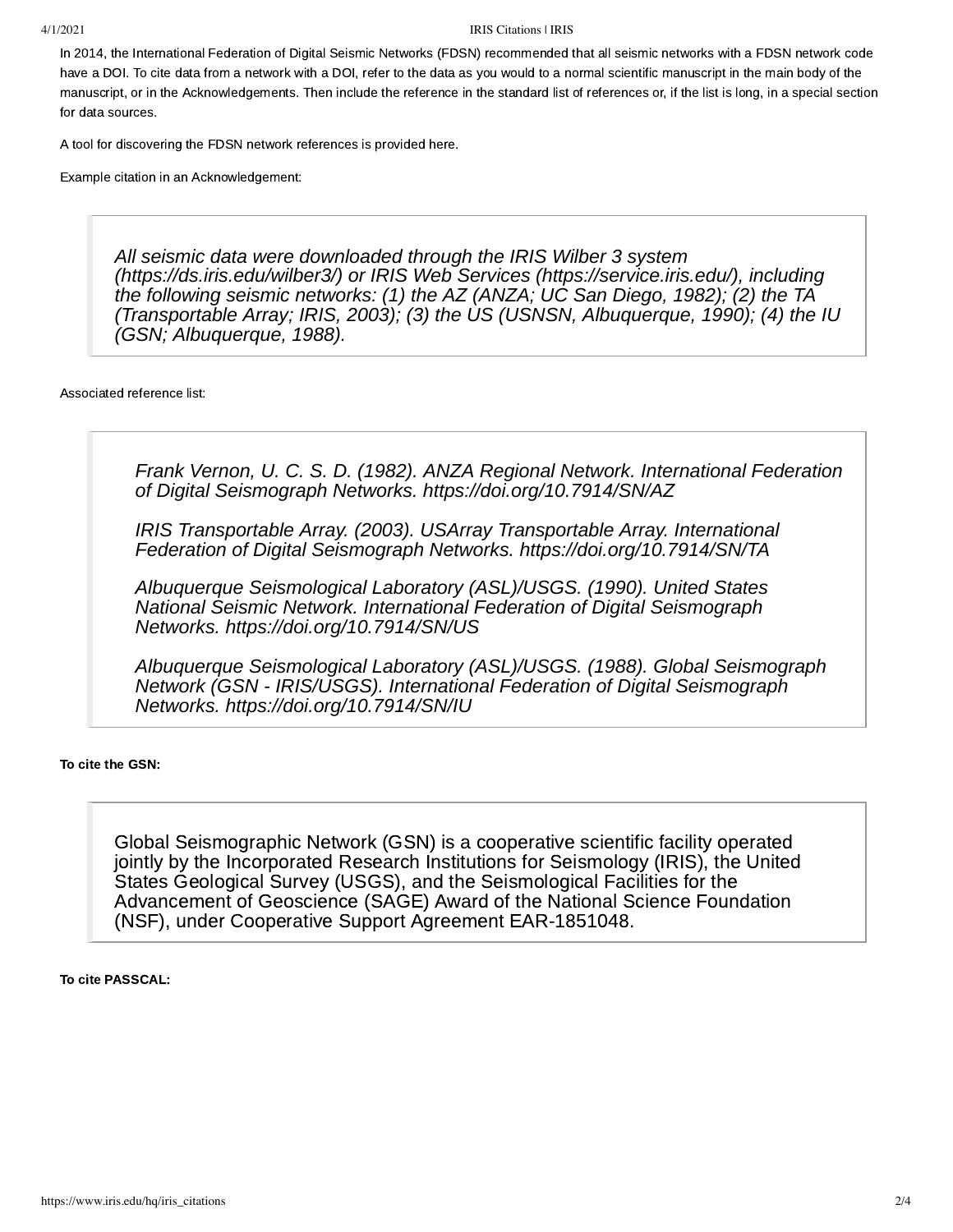Acknowledgment - In any publications or reports resulting from the use of the PASSCAL instruments, please include the following statement in the acknowledgment section. You are also encouraged to acknowledge NSF, and IRIS in any contacts with the news media or in general articles.

The seismic instruments were provided by the Incorporated Research Institutions for Seismology (IRIS) through the PASSCAL Instrument Center at New Mexico Tech. Data collected will be available through the IRIS Data Management Center. The facilities of the IRIS Consortium are supported by the National Science Foundation's Seismological Facilities for the Advancement of Geoscience (SAGE) Award under Cooperative Support Agreement EAR-1851048.

### To cite the PASSCAL Polar Support Services:

Acknowledgment - In any publications or reports resulting from the using IRIS' Polarspecific instruments or support, please include the following statement in the acknowledgment section. You are also encouraged to acknowledge NSF and IRIS in any contacts with the news media or in general articles.

The seismic instruments were provided by the Incorporated Research Institutions for Seismology (IRIS) through the PASSCAL Polar Support Services. Data collected will be available through the IRIS Data Management Center. The facilities of the IRIS Consortium are supported by the National Science Foundation's Seismological Facilities for the Advancement of Geoscience (SAGE) Award under Cooperative Support Agreement OPP-1851037.

To cite Transportable Array:

Data from the TA network were made freely available as part of the EarthScope USArray facility, operated by Incorporated Research Institutions for Seismology (IRIS) and supported by the National Science Foundation, under Cooperative Agreements EAR-1261681.

## To cite the PASSCAL Magnetotellurics Program:

The magnetotelluric instruments were provided by the Incorporated Research Institutions for Seismology (IRIS) through the PASSCAL Instrument Center at New Mexico Tech. Data collected will be available through the IRIS Data Management Center. The facilities of the IRIS Consortium are supported by the National Science Foundation's Seismological Facilities for the Advancement of Geoscience (SAGE) Award under Cooperative Support Agreement EAR-1851048.

To cite IRIS Education & Outreach: